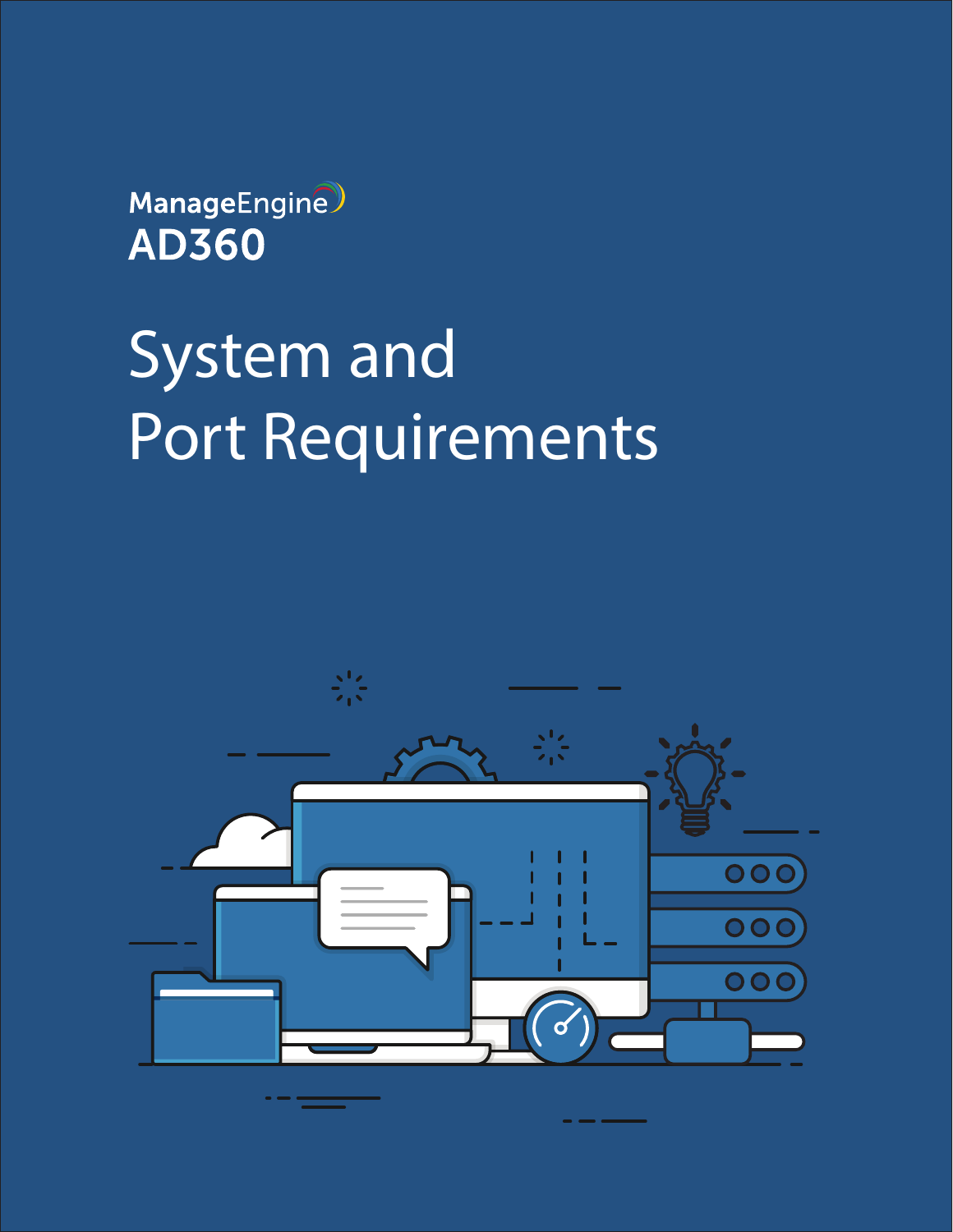## System Requirements

The following table lists the recommended hardware requirements for ManageEngine AD360 and its components. The disk space may vary based on the components you've integrated with AD360.

| <b>Hardware</b> |                                  | <b>Recommended</b>                                                                                                                                                                                                                                                                                                            |
|-----------------|----------------------------------|-------------------------------------------------------------------------------------------------------------------------------------------------------------------------------------------------------------------------------------------------------------------------------------------------------------------------------|
| Processor       |                                  | 2.13 GHz or faster                                                                                                                                                                                                                                                                                                            |
| <b>RAM</b>      |                                  | 4 GB* (8 GB if it is a virtual machine)                                                                                                                                                                                                                                                                                       |
| Disk Space      | AD360                            | Minimum: 10 GB<br>Recommended: Based on the components that you integrate<br>with AD360, the disk space requirement may vary. For example,<br>if you're integrating ADManager Plus with AD360, then the<br>recommended disk space is 20 GB. Check the below rows for<br>the disk space required by each individual component. |
|                 | <b>ADManager Plus</b>            | 10 GB                                                                                                                                                                                                                                                                                                                         |
|                 | <b>ADAudit Plus</b>              | 40 GB                                                                                                                                                                                                                                                                                                                         |
|                 | <b>ADSelfService Plus</b>        | 10 GB                                                                                                                                                                                                                                                                                                                         |
|                 | Exchange<br><b>Reporter Plus</b> | $20$ GB                                                                                                                                                                                                                                                                                                                       |
|                 | M365 Manager<br>Plus             | 20 <sub>GB</sub>                                                                                                                                                                                                                                                                                                              |
|                 | Recovery<br>Manager<br>Plus      | 2 GB for AD backup<br>16 GB for Exchange Online backup                                                                                                                                                                                                                                                                        |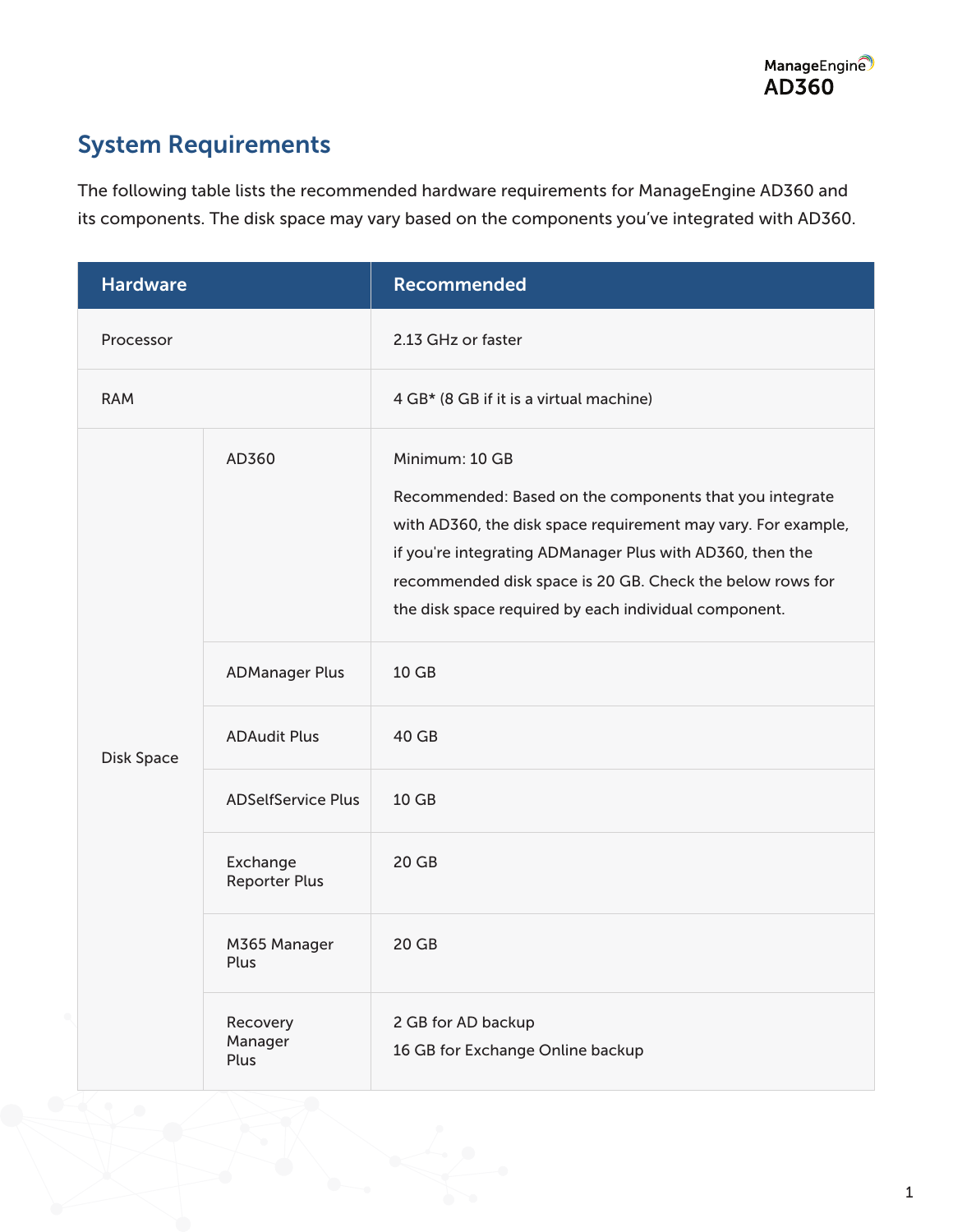### Supported Platforms

ManageEngine AD360 supports the following Microsoft Windows operating system versions for installation:

Windows Server 2019

Windows Server 2012 R2

Windows 10

• Windows 8

- Windows Server 2016
- Windows 7
- Windows Server 2012 Windows Vista
- Windows Server 2008 R2
- 
- 
- Windows XP SP3
- Windows Server 2008
- Windows Server 2003 R2
- Windows Server 2003

The Exchange Reporter Plus component of AD360 supports the following Exchange Servers for administration:

- Exchange Server 2000
- Exchange Server 2003
- Exchange Server 2007
- Exchange Server 2010
- Exchange Server 2013
- Exchange Server 2016

#### Supported Browsers

Accessing the web console of ManageEngine AD360 and its components requires one of the following browsers:

- Internet Explorer 9 and above
- Firefox 4 and above
- Chrome 10 and above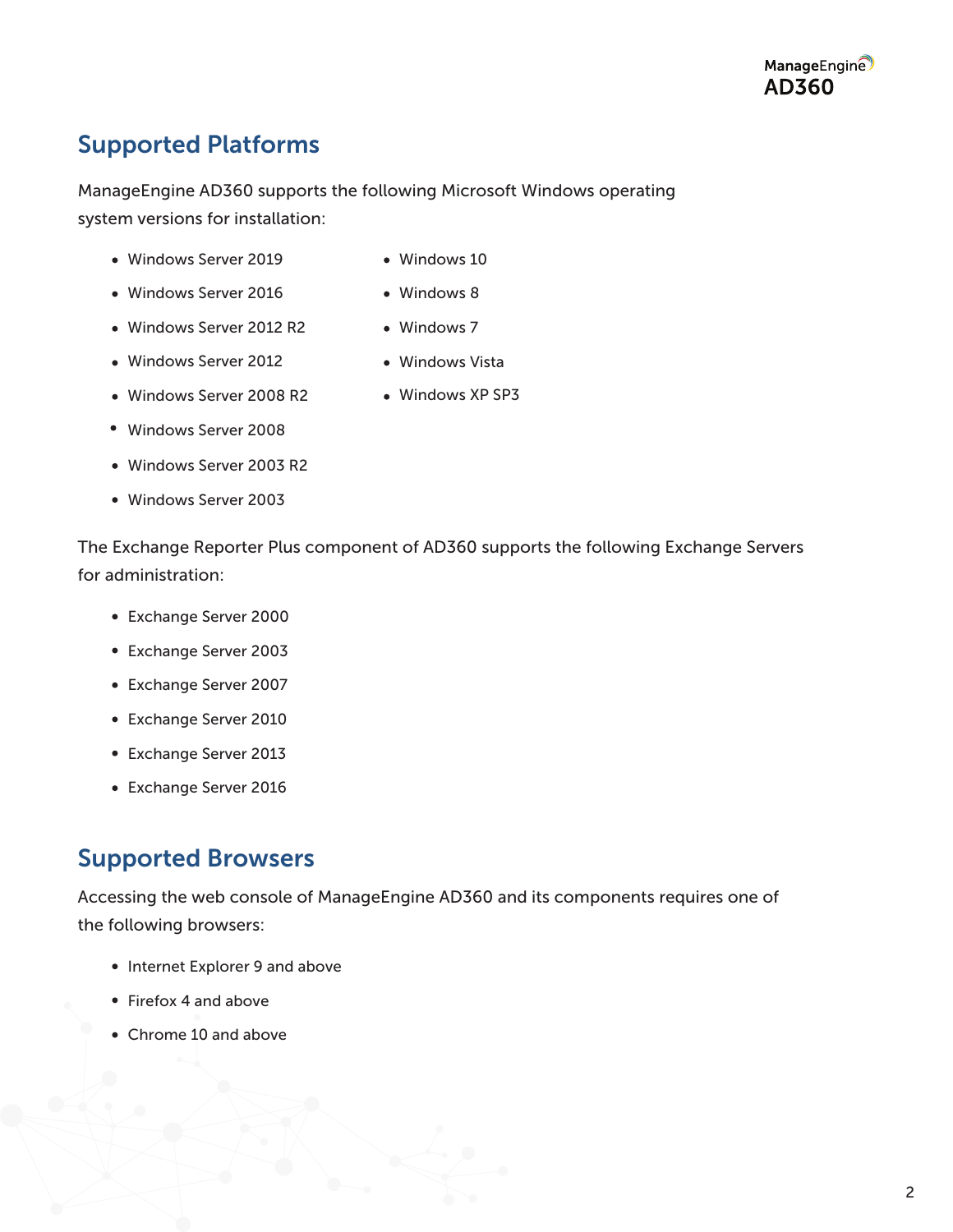#### Supported Databases

ManageEngine AD360 and its components support the following databases:

- PostgreSQL (default database bundled with the product)
- MS SQL

#### Product ports

The following table lists the default ports used by AD360 and its components. They can be modified during or after installation.

| <b>Product Ports</b>          | <b>HTTP</b> | <b>HTTPS</b> |
|-------------------------------|-------------|--------------|
| AD360                         | 8082        | 8445         |
| ADManager plus                | 8080        | 8443         |
| <b>ADAudit Plus</b>           | 8081        | 8444         |
| ADSelfService Plus            | 8888        | 9251         |
| <b>Exchange Reporter Plus</b> | 8181        | 8887         |
| M365 Manager Plus             | 8365        | 9365         |
| <b>Recovery Manager Plus</b>  | 8090        | 8558         |

In addition to the ports listed in the above table, you also need to open the following ports based on the services used by each component.

| <b>Required Ports</b> | <b>Protocols</b>   | <b>Services</b>       |
|-----------------------|--------------------|-----------------------|
| 135                   | <b>TCP</b>         | <b>RPC &amp; DCOM</b> |
| 389                   | <b>TCP and UDP</b> | <b>LDAP</b>           |
| 636                   | <b>TCP</b>         | <b>LDAP SSL</b>       |
| 3268                  | <b>TCP</b>         | LDAP GC               |
| 3269                  | <b>TCP</b>         | LDAP GC SSL           |